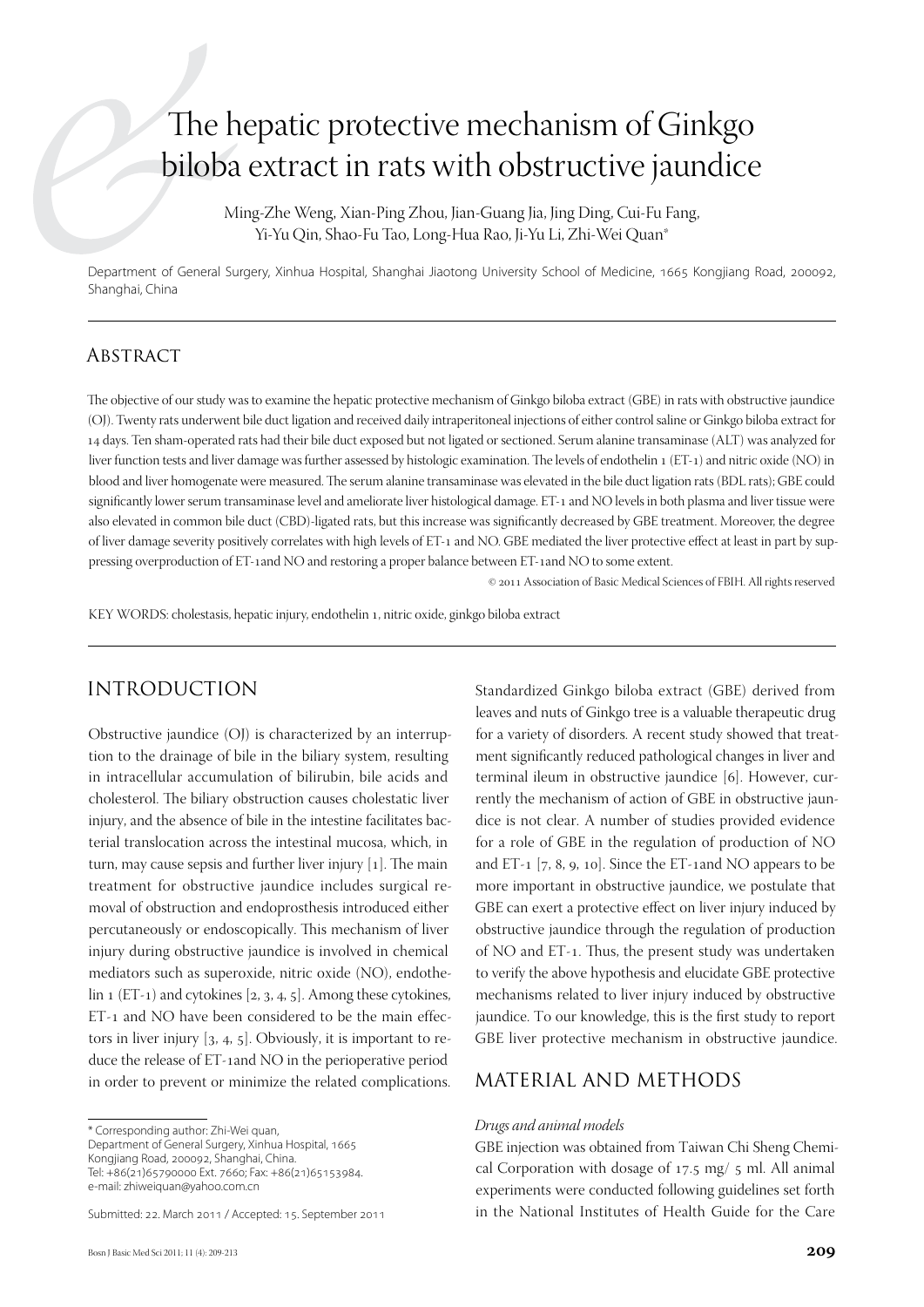and Use of Laboratory Animals. Adult Wistar rats of either sex, weighing 330 to 370g were kept in a temperaturecontrolled environment, and were fed standard chow and water. Thirty Wistar rats were randomly divided into three groups, each involving 10 rats, and sex ratio in each group was the same (Male/Female 1:1). Sham-Operated group (SO group): The bile duct was mobilized but not ligated; Obstructive Jaundice group (OJ group): Ligation of the bile duct + injection of saline solution; Ginkgo biloba extract group (GBE group): Ligation of the bile duct + injection of Ginkgo biloba extract (50 mg//kg /day from the  $1<sup>th</sup>$  to the 14<sup>th</sup> postoperative days). The rats were sacrificed by cervical dislocation 14 days later, and venous blood was collected and livers were harvested for hematoxylin/eosin staining.

#### *Measurement of biochemical parameters*

Plasma and tissue ET-1 concentrations were measured via radioimmunoassay (RIA; Phoenix Pharmaceuticals, Mountain View, CA). Plasma and tissue NO concentrations were measured via nitrate reductase assay (RIA; Phoenix Pharmaceuticals, Mountain View, CA). Serum ALT levels were assessed by L-glutamic acid colorimetric method using commercial kits (Nanjing Jiancheng Bio Company, Coo9, Nanjing, China). Serum total bilirubin level was assayed caffeine/sodium assay. All experimental procedures were carried out according to the manufacturer's instructions.

#### *Liver histological examination*

Serially harvested liver specimens were fixed in 10% neutralbuffered formalin and embedded in paraffin. Sections were made at 5-mm and stained with hematoxylin and eosin (H&E).

#### *Statistical analysis*

All data were expressed as the mean  $\pm$  SD. The differences among the groups were evaluated by using one-way analysis of variance followed by post-hoc test (Tukey's HSD test). *p* values of less than 0.05 were considered as significant. The data were analyzed by statistical software (SPSS for Windows 10.0; SPSS, Chicago, Illinois, USA).

## **RESULTS**

Sham group rats were agile, responsive to painful stimuli. There was no change in urine color in Sham group. All CBDligated rats were slightly jaundiced third days postoperative and profoundly jaundiced on the seventh day, and they had poor appetite, lost weight and listlessness. The rats in GBE group also demonstrated these symptoms above, such as poor appetite, lost weight and listlessness, etc. However, compared with the OJ group, they had less severe symptoms above. Although the Child-Pugh classification can be used clinically to assess patients' general condition liver injury related, it has not been applied to animal studies. Therefore, the preliminary qualitative assessments of general condition of experimental animals were performed in our experiment. The levels of ALT and total bilirubin in the OJ groups and GBE group were significantly higher than that of the sham-operated group (Figure 1). But plasma ALT level in GBE group was found to be significantly reduced compared to OJ group (Figure 1 B), and there was no difference statistically significant in plasma total bilirubin level between OJ groups and GBE group (Figure 1 A). No histological damage was seen in the sham-operated group (Figure 2 A). Whereas marked destruction of the



FIGURE 1. The serum total bilirubin concentrations in 3 groups (A). The serum ALT concentrations in 3 groups (B). \* *p*<0.01 vs SO group, Δ *p*<0.05 vs OJ group.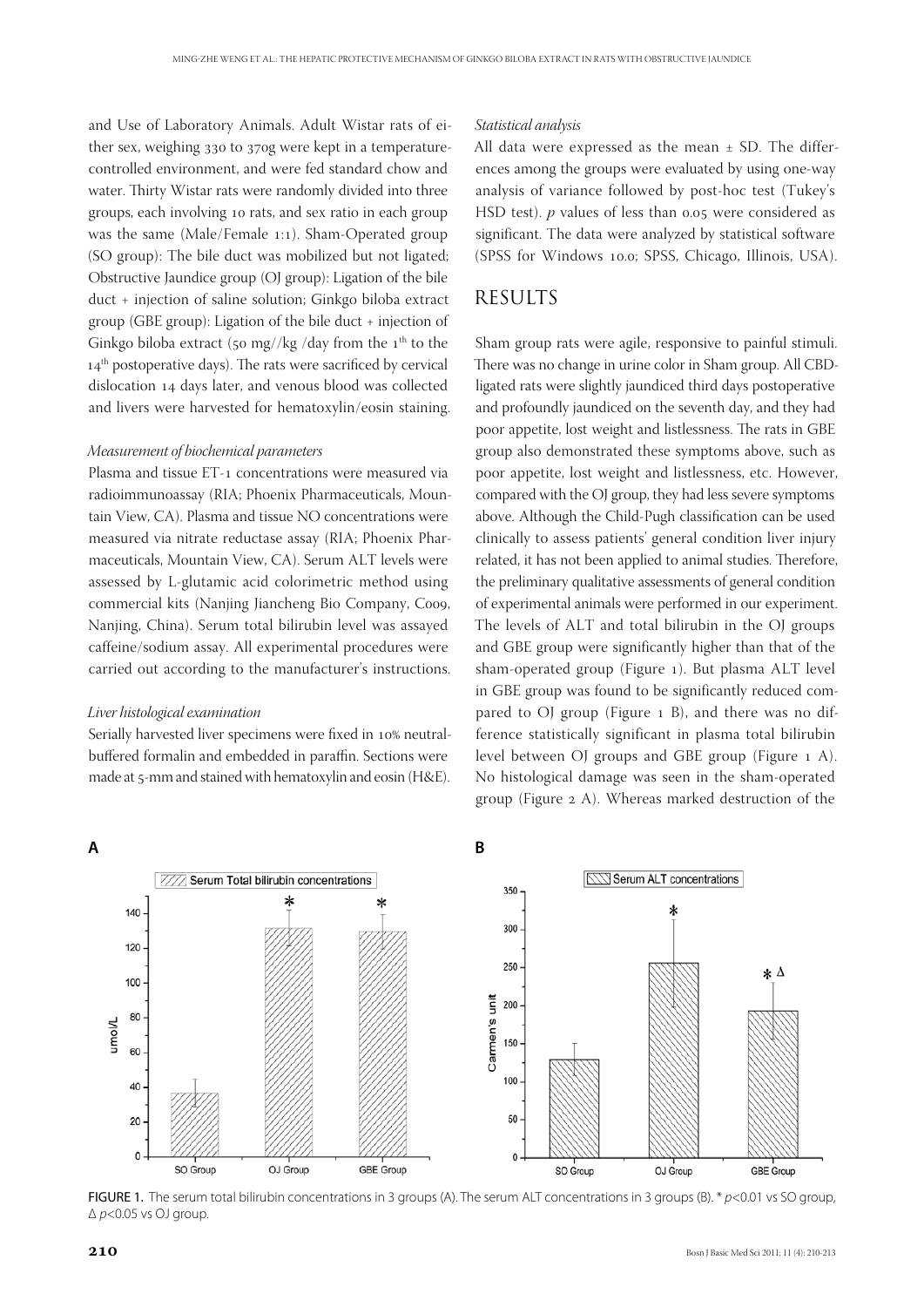

FIGURE 2. The haematoxylin and eosin staining of sections liver tissues. Normal hepatic architecture and lobular structure was observed in sham-operated control rats (A). Whereas liver section of OJ group rats showed severe destruction of the liver with diffuse severe bile duct hyperplasia, portal periportal necrotic lesions and loss of hepatic structure in periportal areas (B). In GBE group, moderate damage was seen with mild bile duct proliferation, minimal disorganization of the hepatocytes plates and rare hepatocytes necrosis(C). Original magnification: 100× (A, B, C).



FIGURE 3. The plasma and liver tissue concentrations of ET-1 in 3 groups (A). The plasma and liver tissue concentrations of NO in 3 groups (B). \* *p*<0.01 vs SO group, Δ *p*<0.05 vs OJ group.

liver tissue with broad areas of necrosis was observed in OJ group (Figure 2 B). While liver injury was moderate in GBE group as compared to OJ group. Treatment with GBE clearly reduced this cholestatic liver damage (Figure 2 C). The plasma and tissue levels of ET-1 in OJ and GBE group increased compared with the Sham-Operated group, but its levels in the GBE group were significantly lower than in the OJ group (Figure 3 A).The plasma and tissue levels of NO were also measured. The levels of NO in blood and liver tissue in OJ group and GBE group increased significantly, compared with SO group, but the GBE group had significantly lower plasma and tissue NO levels than the OJ group (Figure 3 B). Together, as was shown in these data, ET-1 and NO concentrations in plasma and tissue were correlated to liver injury indicators (ALT, pathological index). The higher the concentration of ET -1and NO, the more severe liver

damage, which suggested that liver damage severity correlated positively with high level of ET-1 and NO in plasma and tissue. In addition, a significant change was observed in ET-1/ NO in Plasma and liver tissue. In sham group, ET-1/ NO in Plasma and liver tissue was 0.78±0.02 and 0.49±0.09 respectively, and the counterpart in OJ group was 1.13±0.11 and 0.73±0.04 respectively, while the counterpart in GBE group was 0.80±0.06 and 0.56±0.03 respectively. It suggested that a proper balance between ET-1and NO was restored to some extent in the GBE group.

#### Discussion

Hepatic injury is one of the main consequences of biliary obstruction, which markedly increases patient morbidity and mortality. Thus, novel treatment options are needed to reduce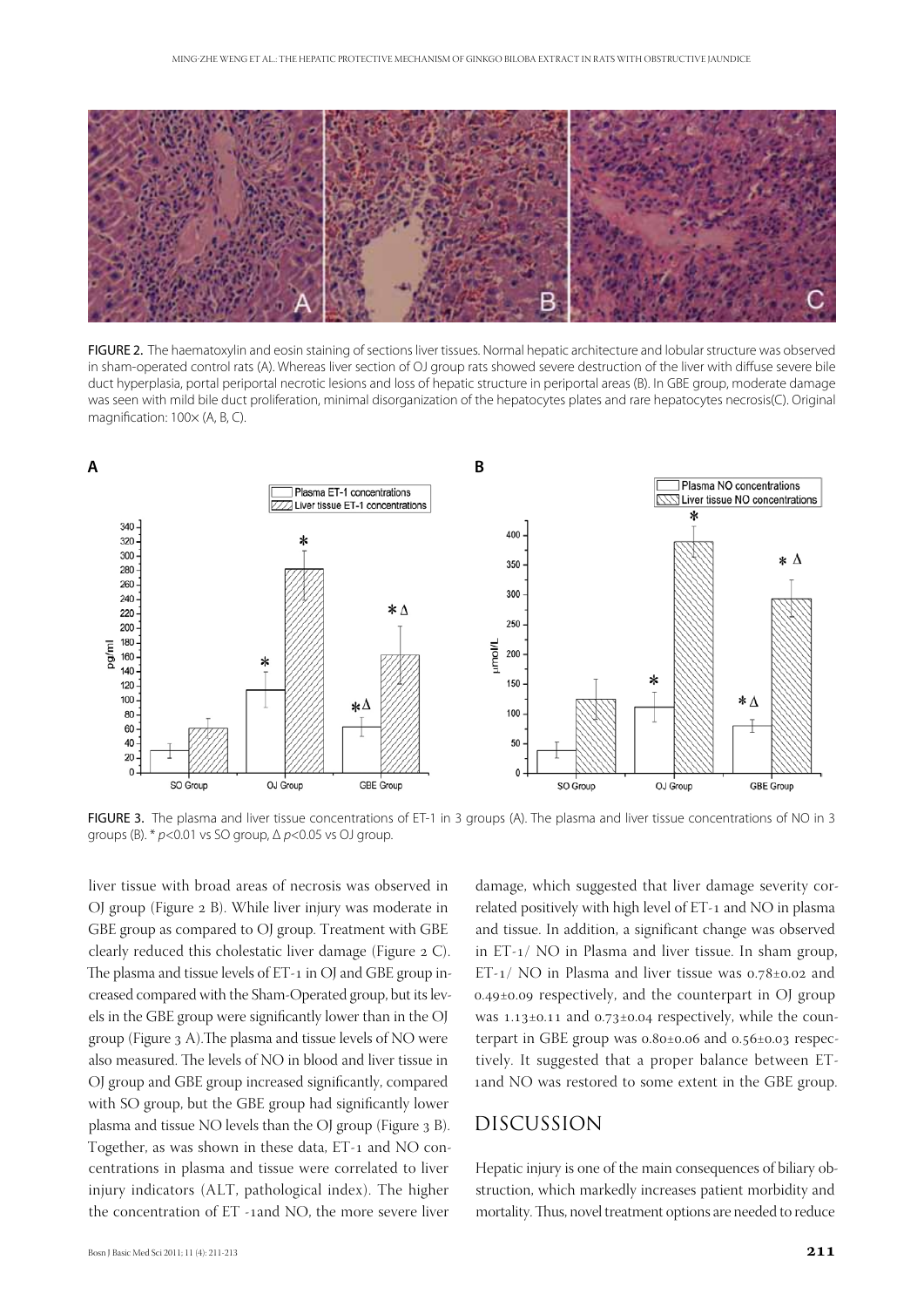cholestasis-induced liver damage. The present study demonstrates that GBE treatment is effective in protecting rats from liver injury due to obstructive jaundice. GBE treatment markedly improved the CBD-ligated rats' general condition, such as appetite, weight and mental state, etc. Moreover, BDLinduced increase in serum ALT, as assessed by liver function, was also reduced by GBE treatment. A primary consideration in the assessment of the efficacy of a potential therapeutic agent for hepatic injury is its effect on liver histology. Those livers from disease control (OJ group) had broad areas of necrosis; GBE group had remarkably improvement in pathological damage compared to OJ group. These results demonstrate that GBE effectively reduced the BDL-induced liver injury. In this preliminary study, we further examined the therapeutic mechanism of GBE. ET-1 is a 21 amino acid peptide with a powerful vasoconstrictor action that is involved in the pathogenesis of several hepato-biliary diseases, such as portal hypertension, liver failure and hepatopulmonary syndrome [11, 12]. High concentrations of ET-1 can decrease hepatic tissue oxygenation associated with sinusoidal vasoconstriction, and infusion of ET-1 into the portal vein markedly reduces sinusoidal blood flow, which subsequently results in hepatocellular damage [13]. Ruetten et al. [14] observed that the selective  $\mathsf{ET}_\mathtt{B}$  receptor antagonist attenuated the degree of hepatocellular injury and dysfunction caused by endotoxin. Therefore, ET-1 has been considered to be one of the main effectors in the process of obstructive jaundice [3, 4, 11]. NO, a strong vasodilator is generated by all major cell type of liver, including hepatocytes, Kupffer, stellate, and sinusoidal endothelial cells. Biological effects of NO and its concentration are closely correlated [15]. Physiological concentration of NO dilates blood vessels and inhibits platelet adhesion and aggregation, but at higher concentrations it is cytotoxic. At high level, NO combines with other free radicals to form the powerful peroxynitrite, which is responsible for much of the liver damage. Under physiological conditions, ET-1and NO is mutually antagonistic in their effects on vascular tension. The equilibrium between NO and ET-1 is essential in maintaining liver's blood supply. Biliary obstruction leads to excessive production of ET and NO [2, 3, 4, 5], which causes the destruction of this dynamic equilibrium and the disorders of hepatic hemodynamics, which further aggravates liver injury. Consistent with previous research, our data demonstrated that ET-1 and NO levels in both plasma and liver tissue in CBD-ligated rats were significantly elevated in comparison with the Sham-Operated group. Moreover, the degree of liver damage severity positively correlates with high levels of ET-1 and NO. Combined with other experimental results abovementioned, it was suggested that ET-1 and NO were important effectors in the process of obstructive jaundice. In the present study, treatment with GBE for 14 days de-

creased ET-1 and NO levels in both plasma and liver tissue in CBD-ligated rats ( $p$ < 0.01,  $p$ < 0.01), which suggested GBE mediated the protective effect of liver injury at least in part by suppressing overproduction of ET-1and NO. Standard Ginkgo biloba extract contains 22%-27% flavonoids that appear to possess strong free radical scavenging and anti-inflammatory properties [16], and 5%-7% terpenoids that inhibit platelet-activating factor (PAF) and decrease free radical release [17].We demonstrated that GBE, as an anti-inflammatory factor, ameliorated inflammatory injury via inhibiting the overproduction of ET-1 in the obstructive jaundice. This is consistent with the findings of Sun et al. [9], who demonstrated that GBE partly reversed cerebral vasospasm and improves microcirculation by antagonizing the overproduction of ET-1, and relieved secondary ischemic brain injury. In a model of myocardial ischemia, Yuan et al. [8] also reported that GBE significantly reduced both myocardial ischemic size and infarction size by inhibiting the release of ET-1. GBE could act as free radical scavengers to capture oxygenderived free radicals, such as NO, superoxide anion, hydroxyl and peroxyl radicals, and act as a donator of hydrogen atom to terminate pathological aggravation of free radical chain reaction and lipid peroxidation [9]. We have tested the scavenging ability of GBE toward NO in the experimental model of obstructive jaundice. Our data indicated that the levels of NO remarkably were reduced both in liver tissue and plasma, which provided evidence that the GBE may act as a good antioxidant in obstructive jaundice. Some data in the literature have indicated the extract and its ingredients could exhibit potent inhibitory effects on the expression of inducible nitric oxide synthase in hepatic fibrosis rats. Therefore the decrease in levels of NO in our experiment may in part due to the direct suppression of inducible nitric oxide synthase. In our experiment, GBE not only suppressed overproduction of ET-1and NO induced by obstructive jaundice, but also restored a proper balance between ET-1and NO to some extent, which sequently improved hepatic perfusion and attenuated the liver injury. A recent study showed that GBE treatment led to an increase of coronary artery blood flow through restoration of the equilibrium between NO and ET-1 [7]. Although the experimental model employed in the study is different from the present study, there is strong support for its role as restoration of the balance between ET-1 and NO in obstructive jaundice. In addition to antioxidation and antiinflammatory, GBE has other pharmacological effects including anti-apoptotic effects [18], modulation of immune response [19] and inhibition of platelet-activating factor [20]. Therefore, it was probable that additional hepatic protective mechanisms were also involved besides the abovementioned mechanism. This needs to be investigated in future studies.